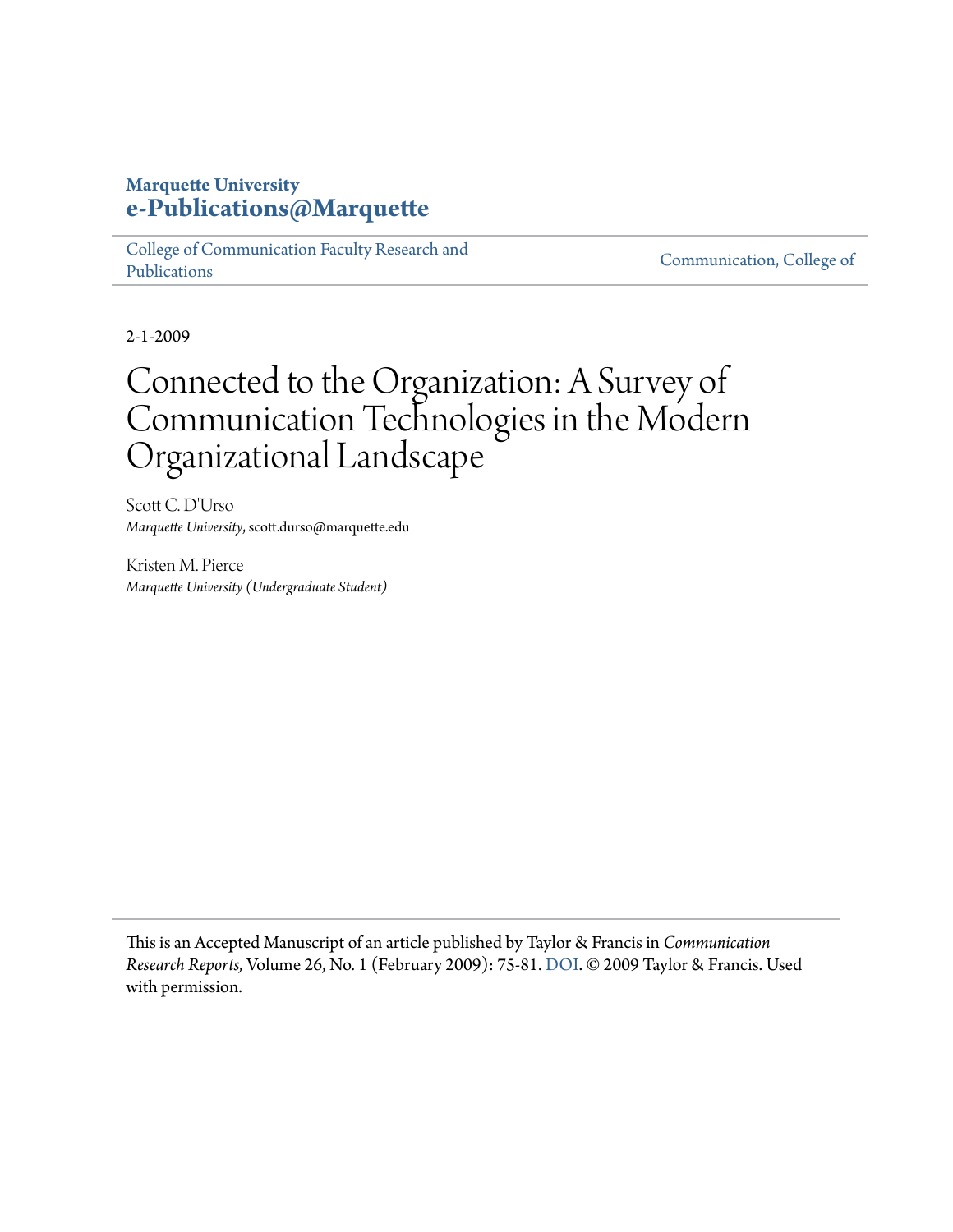# Connected to the Organization: A Survey of Communication Technologies in the Modern Organizational Landscape

[Scott C. D'Urso](http://www.tandfonline.com/author/D%27Urso%2C+S+C) *Department of Communication Studies, Marquette University Milwaukee, WI*

## [Kristen M. Pierce](http://www.tandfonline.com/author/Pierce%2C+K+M)

*Marquette University Milwaukee, WI* 

#### **Abstract:**

In today's organizations, traditional and cutting-edge technologies compete for increased usage. This exploratory project provides a snapshot of the communication technology (CT) landscape by examining the use of 25 different CTs and their relations to a variety of common demographic variables. Results suggest that, although newer CTs are in use today, more traditional and established CTs such as e-mail, Internet, telephones, and voicemail still dominate the landscape.

With the growing availability of communication technologies (CTs), such as instant messaging (Quan-Haase, Cothrel, & Wellman, 2005) and the iPhone (King, 2007), the transition of communication practices in the modern organization continues. At the heart of this transition is an increasingly tech-savvy workforce. However, relatively

*Communication Research Reports*, Vol. 26, No. 1 (February 2009): pg. 75-81[. DOI.](http://dx.doi.org/10.1080/08824090802637098) This article is © Taylor & Francis (Routledge) and permission has been granted for this version to appear i[n e-Publications@Marquette.](http://epublications.marquette.edu/) Taylor & Francis (Routledge) does not grant permission for this article to be further copied/distributed or hosted elsewhere without the express permission from Taylor & Francis (Routledge).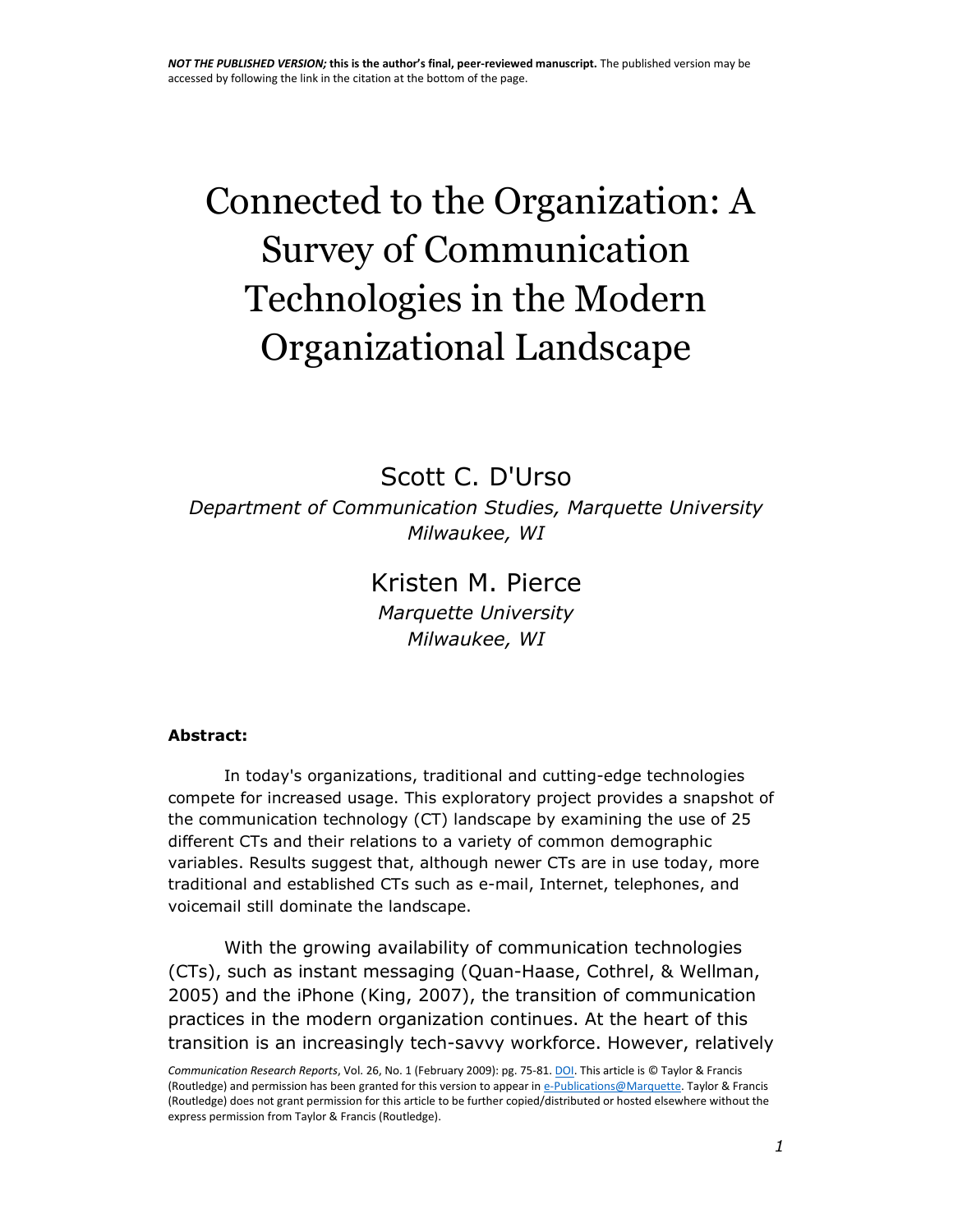few studies (e.g., D'Urso & Rains, 2008) have focused on multiple CT use in the organization. The purpose of this exploratory study is to examine the CT landscape in today's organization to determine which CTs are widely used by its members and to develop a profile of the average CT user. We conducted this exploration employing an online survey utilizing a convenience sample of members from a variety of organizations in the Midwest. Participants were asked to respond to a series of questions concerning CTs available to them and their usage of these CTs.

## **Method**

Students in communication courses at a Midwestern university recruited 430 individuals for this research project. Potential participants were contacted by students; invitations to participate were sent to e-mail addresses provided by those who volunteered. Participants were required to be (a) over the age of 18, (b) employed at least part time, and (c) not employed by the university. Each potential recruit was sent a formal invitation via e-mail to explain the purpose of the study and provided a link to the Web-based questionnaire. This procedure for data collection and validation has been previously used (see D'Urso & Rains, 2008; Nicotera, 1994; Scott & Timmerman, 1999). In the end, 322 participants (163 men and 159 women) completed the entire questionnaire, resulting in a 74.88% response rate. The mean age for respondents was 37.70 years (*SD* = 13.14), with 16.7% employed part time and 83.3% full time. Each participant completed a survey about the use of 25 CTs, which we selected after examining both academic and popular press articles regarding the use of CTs in today's organization. There were 15 singleitem measures per CT. These covered a variety of topics including experience, comfort, and need for specific CTs, as well as demographic items including gender, educational background, and employment status (full or part time).

One hundred sixty-three men and 159 women completed the questionnaire. Respondents reported working in their current organizations for a mean of 7.77 years (*SD* = 8.98). The most common level of formal education reported by respondents was a bachelor's degree (43.6%), with 63.6% reporting this level of education or higher. Respondents came from a range of organizational

*Communication Research Reports*, Vol. 26, No. 1 (February 2009): pg. 75-81[. DOI.](http://dx.doi.org/10.1080/08824090802637098) This article is © Taylor & Francis (Routledge) and permission has been granted for this version to appear i[n e-Publications@Marquette.](http://epublications.marquette.edu/) Taylor & Francis (Routledge) does not grant permission for this article to be further copied/distributed or hosted elsewhere without the express permission from Taylor & Francis (Routledge).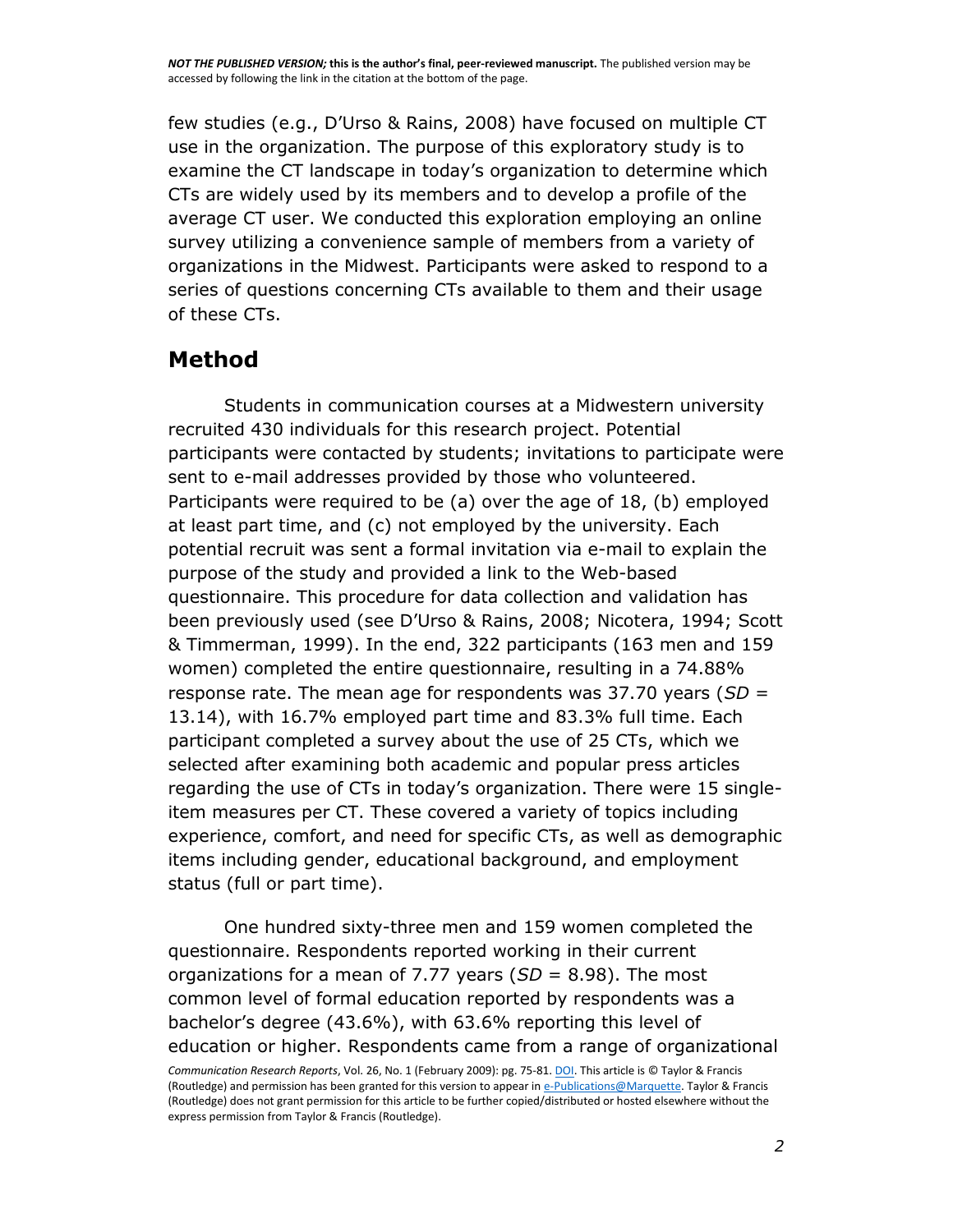sizes categorized as small (1–99 members; 41.0%), medium (100– 999 members; 22.7%), or large (1,000+ members; 36.3%).

### **Results**

Respondents indicated using a variety of technologies in their organizations (see Table 1). E-mail (88.5%) and the Internet (84.7%) were the most commonly used CTs, with traditional technologies such as the telephone (83.2%), voicemail (72.5%), and fax (66.1%) rounding out the top five. Fifteen of the 25 technologies listed in the questionnaire were used by at least 10% of the respondents; each technology had at least some users.

Turning attention to the individual user, respondents indicated employing an average of 7.09 (*SD* = 3.10) CTs at work (see Table 2). There was a large range in the number of CTs used, with one respondent indicating no use of any of the 25 CTs, whereas another reported using 22 of the 25. Respondents also indicated a relatively high average of experience across the board with the CTs (*M* = 5.49, *SD* = 1.27); the highest levels of experience were with e-mail (*M* ¼ 6.48, *SD* = 0.74) and voicemail (*M* = 6.37, *SD* = 0.70). Average comfort with these CTs was also relatively high (*M* = 5.64, *SD* = 1.28), with respondents finding e-mail ( $M = 6.49$ ,  $SD = 0.84$ ) and voicemail most comfortable (*M* = 6.41, *SD* = 0.75). Of the 25 CTs studied, 17 were reported to be mandatory by at least one half of the respondents or more. Organizational intranets (85.9%) were most often listed as a mandatory CT, followed closely by e-mail (85.20%).

To compare respondents based on the number of CTs they employed, users were divided into three approximately equal groups as follows: (a) low CT users  $(1-5$  CTs;  $N = 99$ ), (b) moderate CT users (6–8 CTs; *N* = 128), and (c) heavy CT users (9+ CTs; *N* = 93). Each demographic variable of interest was analyzed across each group using two-way contingency table analysis. Table 3 provides the data across each variable along with a Pearson's chi-square. Analysis indicates a positive direct relation between age and increased CT usage *χ*2 (df = 10,  $N = 321$ ) = 22.21,  $p = .01$ . Low CT users were an average age of 35.18 (*SD* = 13.44) years old, 37.62 (*SD* = 12.53) years old for moderate CT users, and 40.68 (*SD* = 13.18) years old for heavy CT users. Similarly, a positive relation was found with the user's gender,

*Communication Research Reports*, Vol. 26, No. 1 (February 2009): pg. 75-81[. DOI.](http://dx.doi.org/10.1080/08824090802637098) This article is © Taylor & Francis (Routledge) and permission has been granted for this version to appear i[n e-Publications@Marquette.](http://epublications.marquette.edu/) Taylor & Francis (Routledge) does not grant permission for this article to be further copied/distributed or hosted elsewhere without the express permission from Taylor & Francis (Routledge).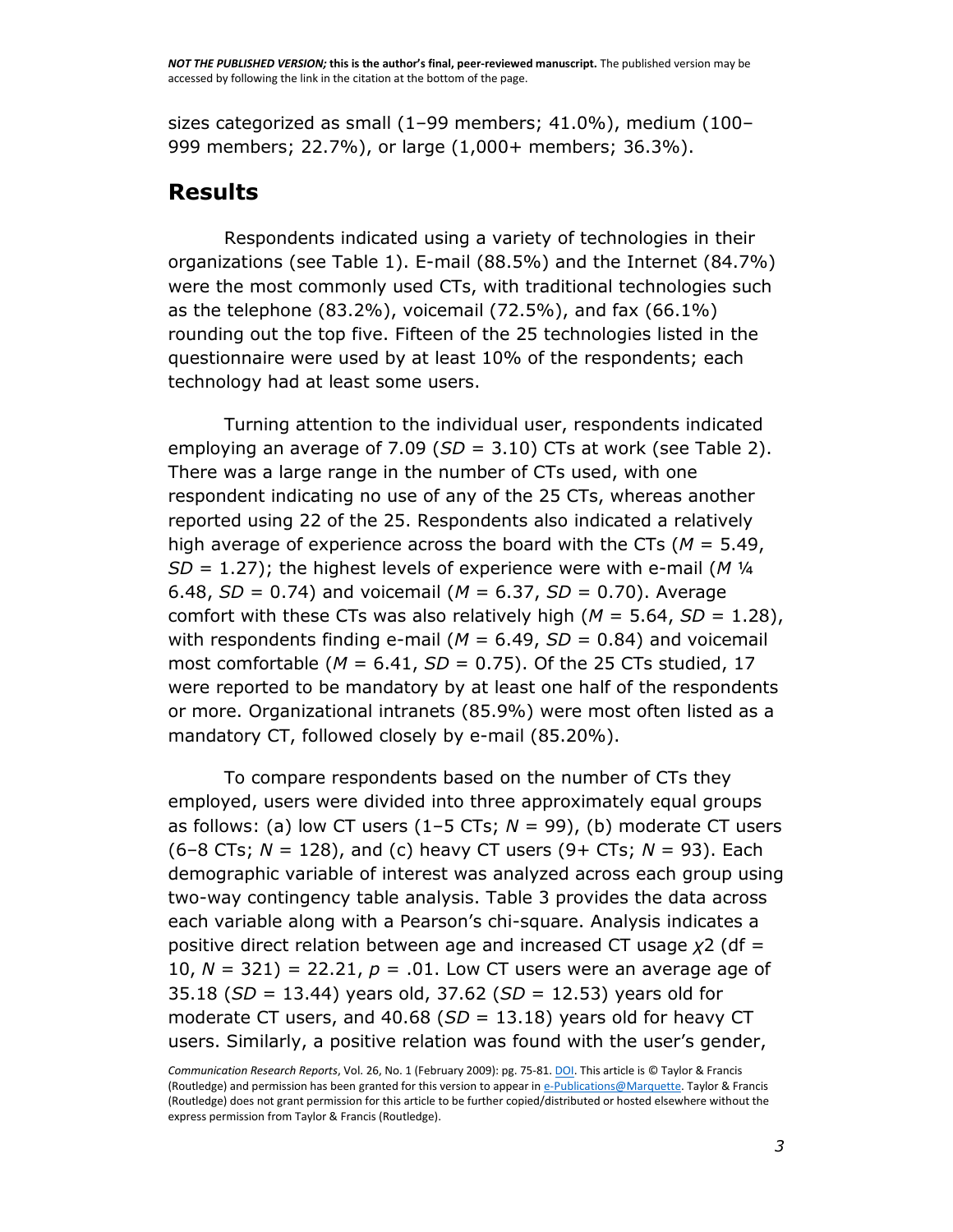with men using more CTs, *χ*2 (df = 2, *N* = 321) = 8.56, *p* = .01. Moderate CT users were 51.2% men, whereas heavy CT users were 61.5% men. An increased level of education, particularly the possession of a college education, also appears to be related to increased CT usage, *χ*2 (df = 8, *N* = 321) = 17.27, *p* = .03. Here, 55.5% of low CT users, 61.4% of moderate CT users, and 74.5% of heavy CT users possessed a bachelor's degree or higher. One of the strongest relations found indicates that full-time employee status in an organization predicts an individual's use of a larger number of CTs, with 96.8% of the heavy technology user group reporting to be fulltime employees versus only 64.3% of the low technology users, *χ*2 (df  $= 2, N = 321$ ) = 41.00,  $p = .00$ .

#### **Discussion**

With today's complex and dynamic organizational landscape, it is no surprise that CT use is evolving beyond e-mail and the Internet. The organizations of today are dependent on Internet-based CTs, as well as many traditional CTs, such as the telephone and fax. As a result, employees are finding themselves in a position where they need to adapt their knowledge and use of CTs to maximize their communication potential in the organization. Nonetheless, e-mail still appears to be the primary CT of today's organization. In fact, e-mail and the Internet (World Wide Web) appeared as not only the most frequently used CTs, but as the most needed. E-mail was also found to be a mandatory CT in many organizations. Organizations, whether for efficiency, standardization, or other reasons, are transforming some of these CTs into communication cornerstones. However, the overall results suggest that the more traditional and established CTs such as e-mail, the telephone, and voicemail still dominate the landscape.

Respondents revealed that they have high levels of experience, as well as comfort with many of these CTs, especially e-mail. This suggests that people are responding well to the technological transformation of organizational communication. Many organizational stereotypes have older individuals and women as less-than-receptive of technology, in general, and these groups are often perceived as being forced to learn and adopt new CTs (see Morris, Venkatesh, & Ackerman, 2005); yet this study found a significant, positive relation between age and use of CTs. This may indicate that older

*Communication Research Reports*, Vol. 26, No. 1 (February 2009): pg. 75-81[. DOI.](http://dx.doi.org/10.1080/08824090802637098) This article is © Taylor & Francis (Routledge) and permission has been granted for this version to appear i[n e-Publications@Marquette.](http://epublications.marquette.edu/) Taylor & Francis (Routledge) does not grant permission for this article to be further copied/distributed or hosted elsewhere without the express permission from Taylor & Francis (Routledge).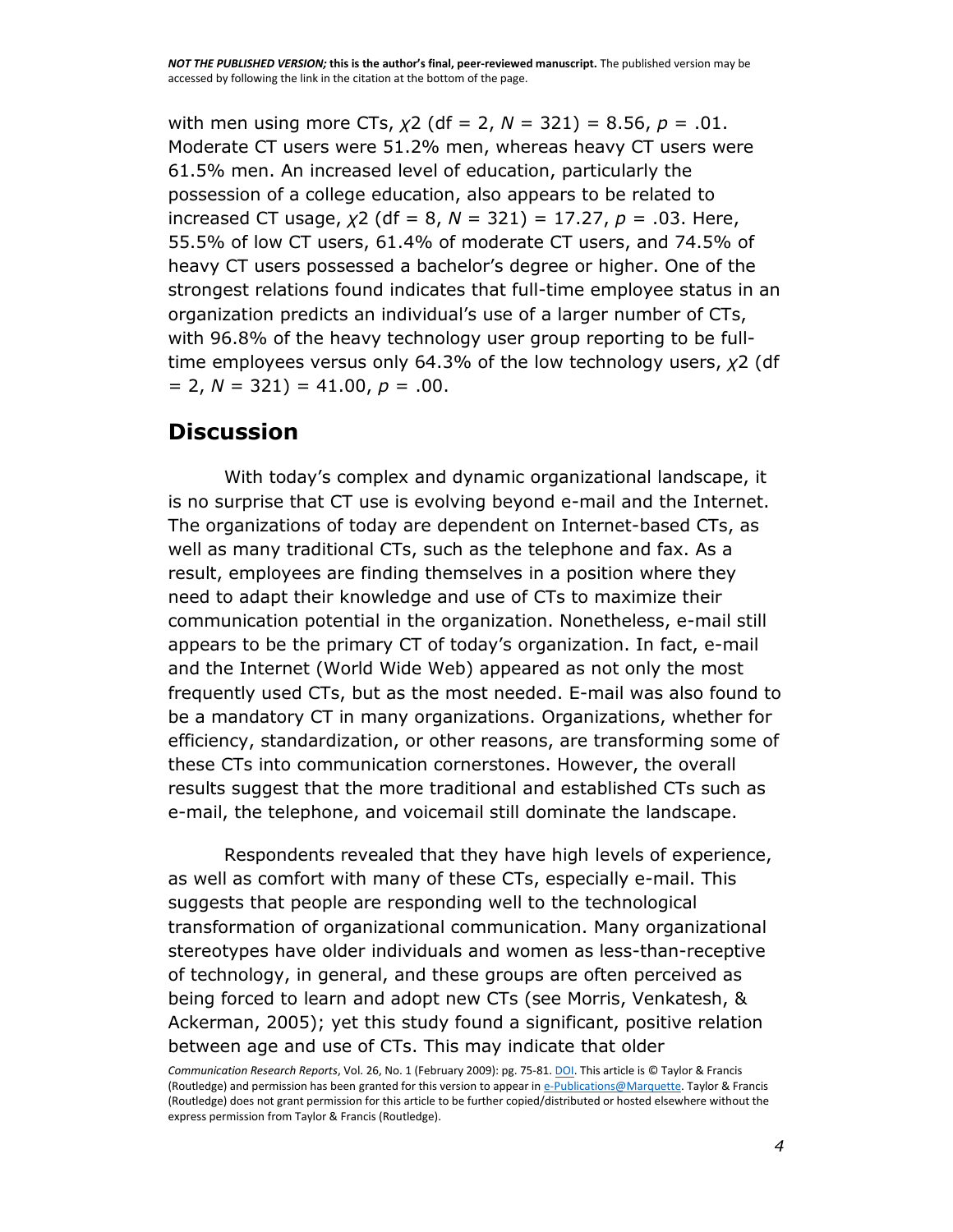organizational members are more technologically receptive than previously thought, although this receptiveness seems to point toward the more established CTs, like e-mail.

The findings from this study must be interpreted in light of several limitations. First, although our sample was diverse in multiple respects, it was still a convenience sample. Thus, it is unclear how well the findings generalize to people or organizations not represented in the sample. Second, the sample was collected online, which did not allow for respondents who typically avoid or choose not to utilize CTs in the workplace. Third, the CTs chosen do not represent the entire spectrum of what is available. Future research is needed to determine how organizations are adapting to the transition from traditional to new CTs and the effects on the average user. Although traditional CTs still hold a place in three out of the top five rankings in usage, respondents are much more comfortable with new CTs, such as e-mail, which currently holds the top position in today's organizational CT landscape. In the end, we hope that this exploratory study will spur additional research into CT use. The use of multiple CTs in organizations appears to be a growing trend (Stephens, 2007) that deserves additional research.

#### **References**

- 1. D'Urso, S. C., & Rains, S. A. (2008). Examining the scope of channel expansion: A test of channel expansion theory with new and traditional communication media. *Management Communication Quarterly*, *21*, 486–507.
- 2. Henschen, D. (2005). Blogging for business. *Information Week* [Online]. Retrieved September 29, 2007, from http://www.informationweek.com/story/showArticle.ihtml?articleID=1 74903633
- 3. King, R. (2007). Corporate e-mail on the iPhone. *Business Week* [Online]. Retrieved September 1, 2007 from http://www.businessweek.com/print/content/aug2007/tc20070828\_76 1079.htm
- 4. Morris, M. G., Venkatesh, V., & Ackerman, P. L. (2005). Gender and age differences in employee decisions about new technologies: An

*Communication Research Reports*, Vol. 26, No. 1 (February 2009): pg. 75-81[. DOI.](http://dx.doi.org/10.1080/08824090802637098) This article is © Taylor & Francis (Routledge) and permission has been granted for this version to appear i[n e-Publications@Marquette.](http://epublications.marquette.edu/) Taylor & Francis (Routledge) does not grant permission for this article to be further copied/distributed or hosted elsewhere without the express permission from Taylor & Francis (Routledge).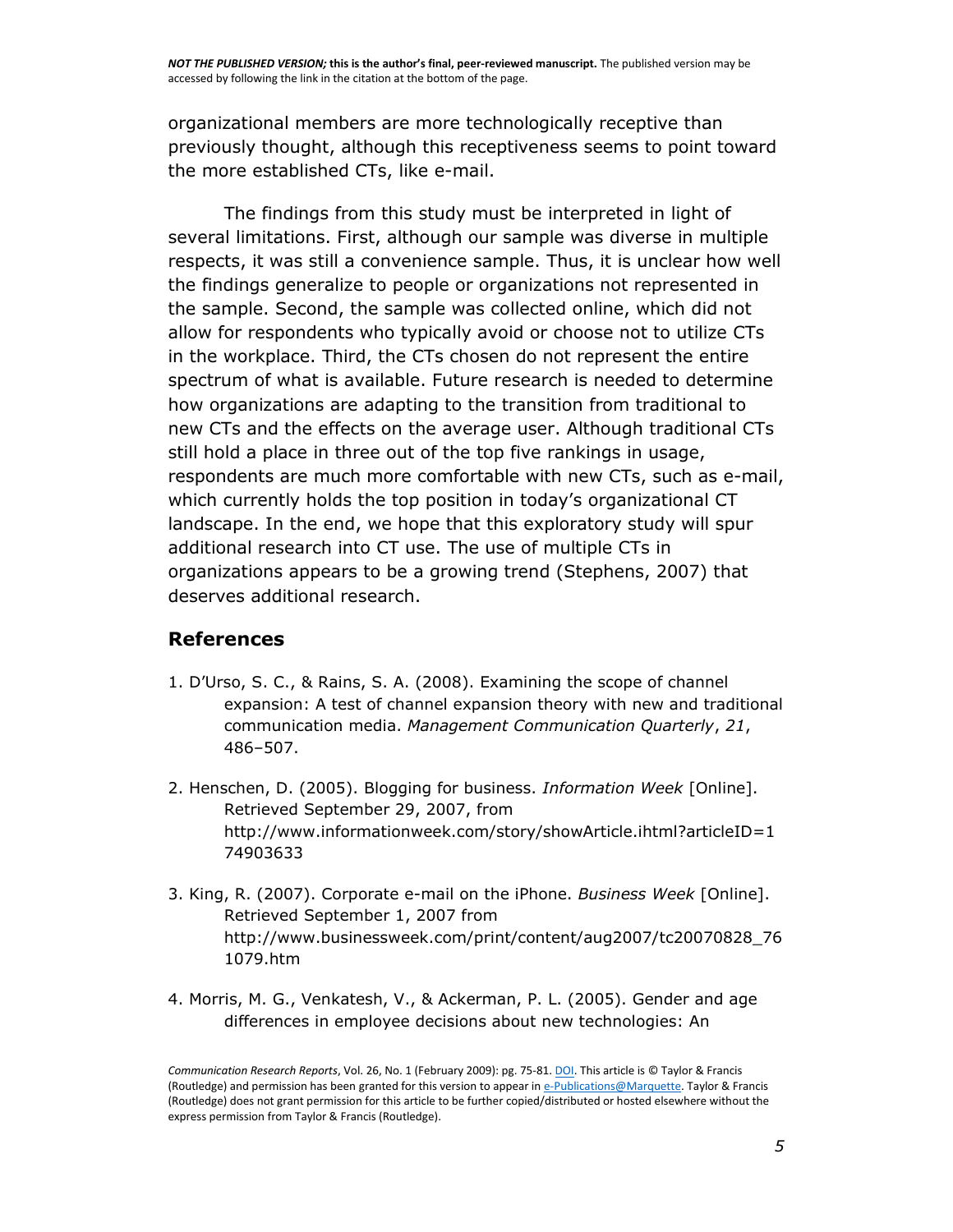extension to the theory of planned behavior. IEEE *Transactions on Engineering Management, 52*, 69–84.

- 5. Nicotera, A. M. (1994). The use of multiple approaches to conflict: A study of sequences. Human *Communication Research, 20*, 592–621.
- 6. Quan-Haase, A., Cothrel, J., & Wellman, B. (2005). Instant messaging for collaboration: A case study of a high-tech firm. *Journal of Computer-Mediated Communication, 10*(4). Retrieved December 28, 2007, from http://jcmc.indiana.edu/vol10/issue4/quan-haase.html
- 7. Scott, C. R., & Timmerman, C. E. (1999). Communication technology use and multiple workplace identifications among organizational teleworkers with varied degrees of virtuality. *IEEE Transactions on Professional Communication, 42*, 240–260.
- 8. Stephens, K. K. (2007). The successive use of information and communication technologies at work. *Communication Theory, 17*, 486–507.

#### **About the Authors**

- [Scott C. D'Urso](http://www.tandfonline.com/author/D%27Urso%2C+S+C) : Scott C. D'Urso (PhD, University of Texas at Austin, 2004) is an assistant professor in the Department of Communication Studies at Marquette University, Milwaukee, WI.
- [Kristen M. Pierce](http://www.tandfonline.com/author/Pierce%2C+K+M) : Kristen M. Pierce (BA, Marquette University, 2007) is a recent graduate from Marquette University, currently residing in Huntsville, AL.

*Communication Research Reports*, Vol. 26, No. 1 (February 2009): pg. 75-81[. DOI.](http://dx.doi.org/10.1080/08824090802637098) This article is © Taylor & Francis (Routledge) and permission has been granted for this version to appear i[n e-Publications@Marquette.](http://epublications.marquette.edu/) Taylor & Francis (Routledge) does not grant permission for this article to be further copied/distributed or hosted elsewhere without the express permission from Taylor & Francis (Routledge).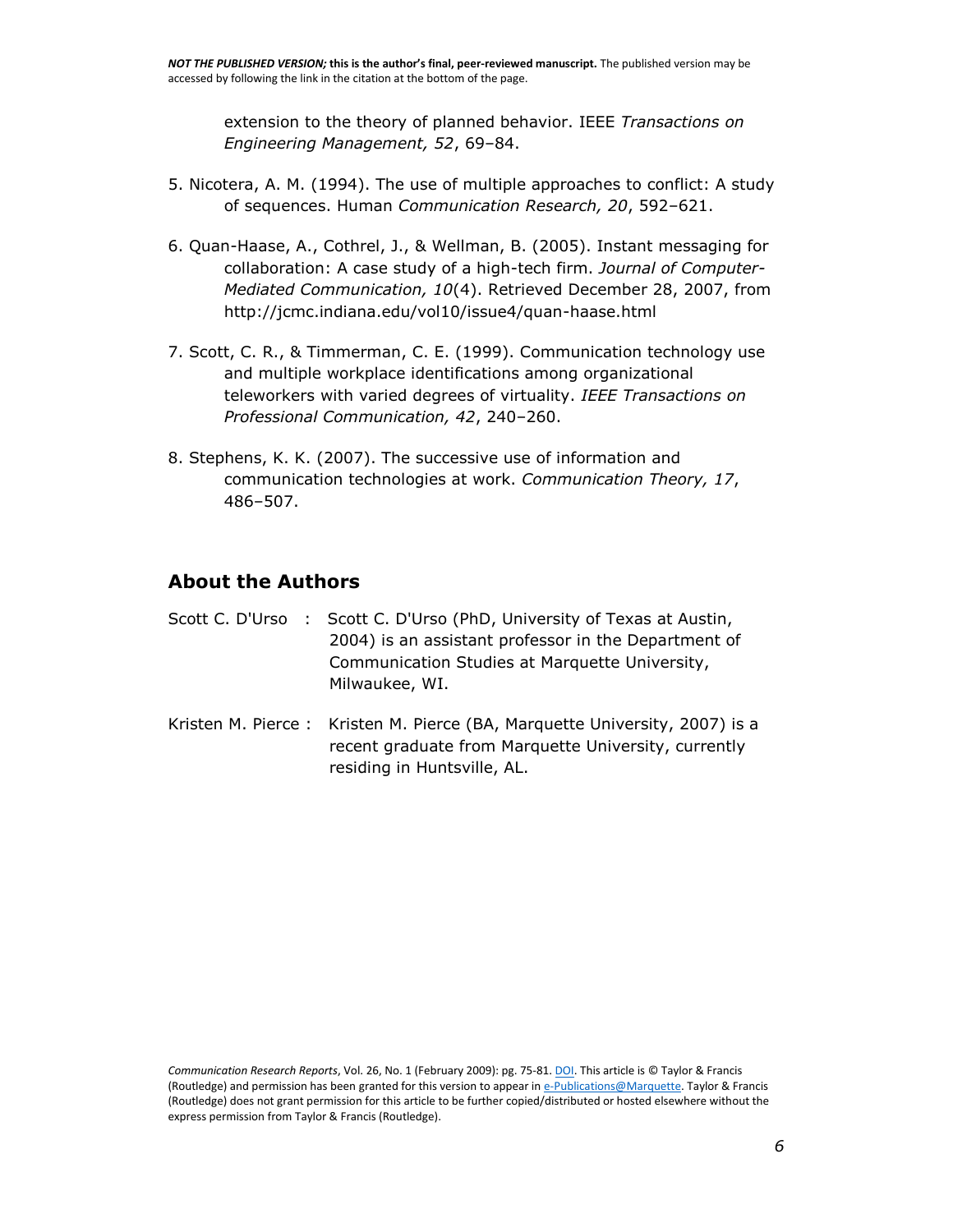### **Appendix**

|             |  | Table 1: Communication Technologies Comprising Today's Organizational Landscape |
|-------------|--|---------------------------------------------------------------------------------|
| $(N = 322)$ |  |                                                                                 |

| Communication technology                      | Those who have access $(\%)$ |  |  |  |
|-----------------------------------------------|------------------------------|--|--|--|
| E-mail                                        | 88.5                         |  |  |  |
| Internet (World Wide Web)                     | 84.7                         |  |  |  |
| Landline telephones                           | 83.2                         |  |  |  |
| Voicemail                                     | 72.5                         |  |  |  |
| Fax device                                    | 66.1                         |  |  |  |
| Standard cell phone                           | 61.2                         |  |  |  |
| Intranets                                     | 55.1                         |  |  |  |
| Audio teleconferencing                        | 37.9                         |  |  |  |
| Listserv or group e-mail                      | 31.9                         |  |  |  |
| Instant messaging                             | 20.3                         |  |  |  |
| Smart cell phones                             | 19.6                         |  |  |  |
| Personal digital assistant                    | 15.9                         |  |  |  |
| Short Message Service (SMS) or text messaging | 15.6                         |  |  |  |
| Web-based teleconferencing                    | 13.1                         |  |  |  |
| Groupware or group collaboration software     | 11.6                         |  |  |  |
| Pagers                                        | 7.1                          |  |  |  |
| Video teleconferencing                        | 6.2                          |  |  |  |
| Voice over Internet Protocol (VoIP) telephone | 5.0                          |  |  |  |
| Unified messaging system                      | 3.4                          |  |  |  |
| Group decision support system                 | 2.8                          |  |  |  |
| Podcasts                                      | 2.8                          |  |  |  |
| Wiki                                          | 2.2                          |  |  |  |
| Corporate blog                                | 1.6                          |  |  |  |
| Desktop video conferencing                    | 1.2                          |  |  |  |
| Personal employee blog                        | 0.6                          |  |  |  |

*Communication Research Reports*, Vol. 26, No. 1 (February 2009): pg. 75-81[. DOI.](http://dx.doi.org/10.1080/08824090802637098) This article is © Taylor & Francis (Routledge) and permission has been granted for this version to appear in  $e$ -Publications@Marquette. Taylor & Francis (Routledge) does not grant permission for this article to be further copied/distributed or hosted elsewhere without the express permission from Taylor & Francis (Routledge).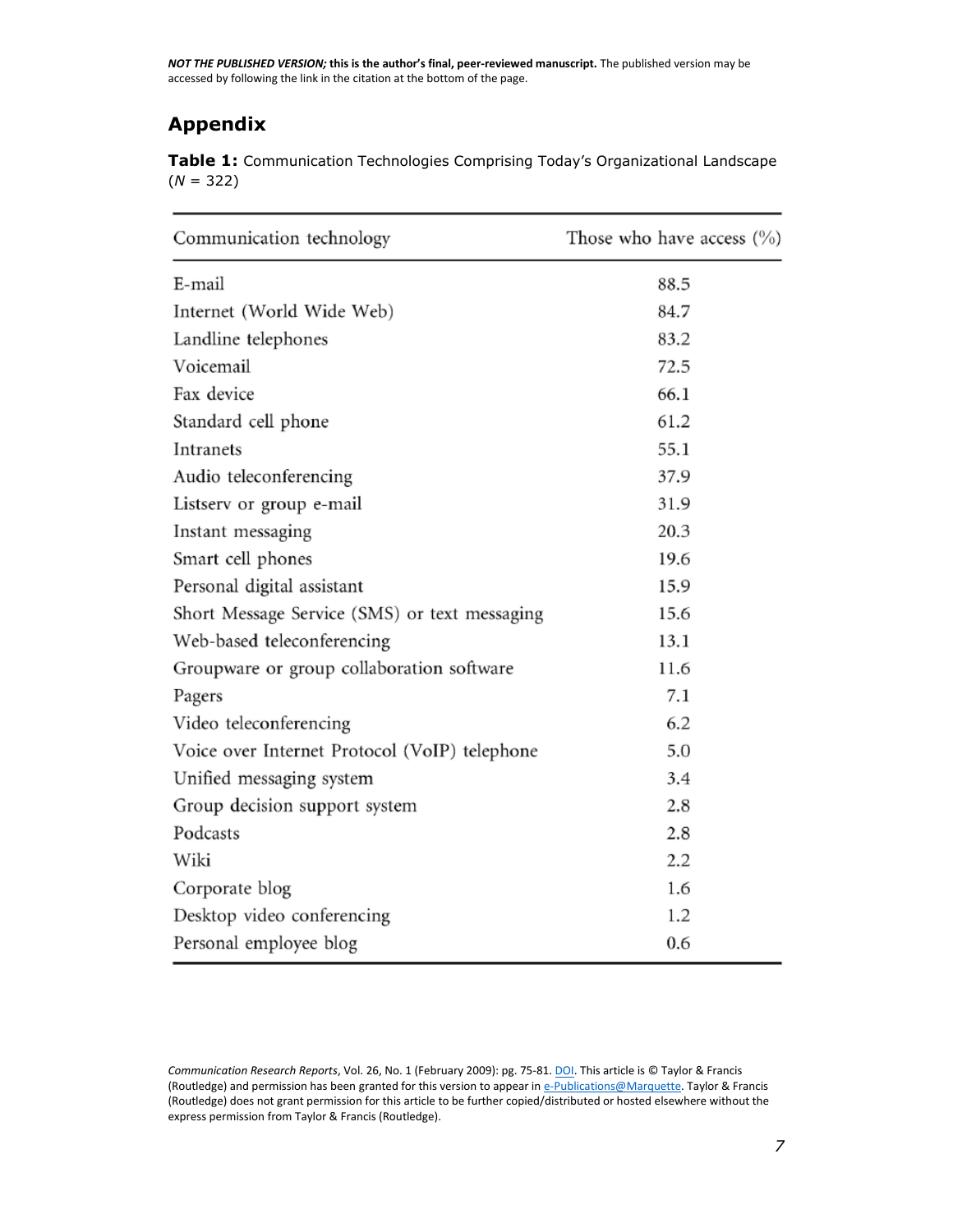*NOT THE PUBLISHED VERSION;* **this is the author's final, peer-reviewed manuscript.** The published version may be accessed by following the link in the citation at the bottom of the page.

| Communication technology                      | Those who have access $(\% )$ |  |  |  |
|-----------------------------------------------|-------------------------------|--|--|--|
| E-mail                                        | 88.5                          |  |  |  |
| Internet (World Wide Web)                     | 84.7                          |  |  |  |
| Landline telephones                           | 83.2                          |  |  |  |
| Voicemail                                     | 72.5                          |  |  |  |
| Fax device                                    | 66.1                          |  |  |  |
| Standard cell phone                           | 61.2                          |  |  |  |
| Intranets                                     | 55.1                          |  |  |  |
| Audio teleconferencing                        | 37.9                          |  |  |  |
| Listserv or group e-mail                      | 31.9                          |  |  |  |
| Instant messaging                             | 20.3                          |  |  |  |
| Smart cell phones                             | 19.6                          |  |  |  |
| Personal digital assistant                    | 15.9                          |  |  |  |
| Short Message Service (SMS) or text messaging | 15.6                          |  |  |  |
| Web-based teleconferencing                    | 13.1                          |  |  |  |
| Groupware or group collaboration software     | 11.6                          |  |  |  |
| Pagers                                        | 7.1                           |  |  |  |
| Video teleconferencing                        | 6.2                           |  |  |  |
| Voice over Internet Protocol (VoIP) telephone | 5.0                           |  |  |  |
| Unified messaging system                      | 3.4                           |  |  |  |
| Group decision support system                 | 2.8                           |  |  |  |
| Podcasts                                      | 2.8                           |  |  |  |
| Wiki                                          | 2.2                           |  |  |  |
| Corporate blog                                | 1.6                           |  |  |  |
| Desktop video conferencing                    | 1.2                           |  |  |  |
| Personal employee blog                        | 0.6                           |  |  |  |

#### **Table 2:** Communication Technology and User Characteristics

*Note*. A standard, Likert-type measure was used for the variables of experience, comfort, and need, ranging from 1 (very inexperienced/uncomfortable/unnecessary) to 7 (very experienced/comfortable/necessary).

*Communication Research Reports*, Vol. 26, No. 1 (February 2009): pg. 75-81[. DOI.](http://dx.doi.org/10.1080/08824090802637098) This article is © Taylor & Francis (Routledge) and permission has been granted for this version to appear i[n e-Publications@Marquette.](http://epublications.marquette.edu/) Taylor & Francis (Routledge) does not grant permission for this article to be further copied/distributed or hosted elsewhere without the express permission from Taylor & Francis (Routledge).